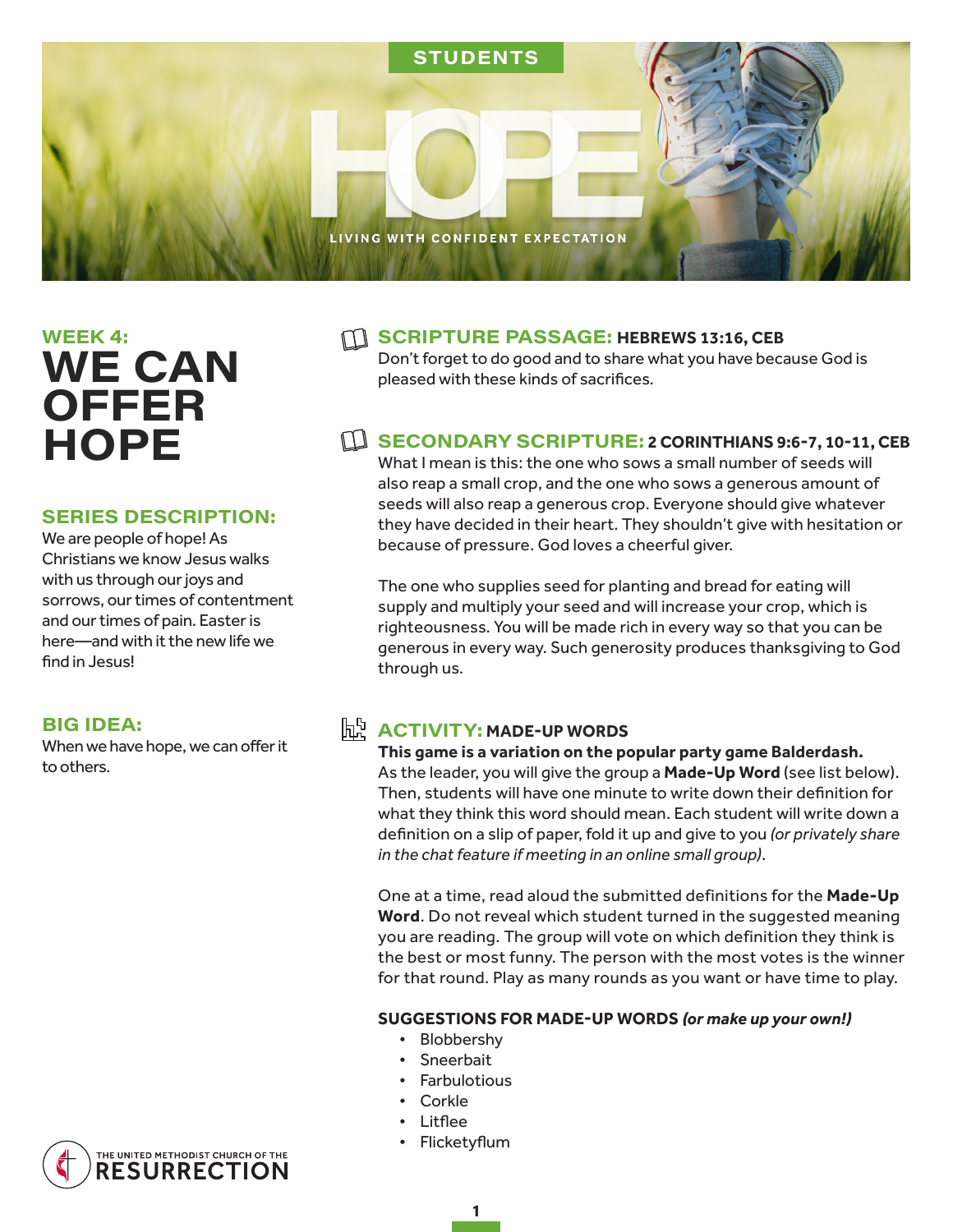**DEBRIEF OF ACTIVITY:** In the message video, the speaker described how the first person who felt and experienced hope did so before having the right word to express it. Sometimes our own words fall short of describing what we are going through—whether that is the amazing feeling of hope, or the profound loss of hopelessness. While we may not be able to make up new words to describe how we feel, one way that *can* help is by sharing our feelings with others – offering hope to those around us or seeking out someone who can bring hope into our own lives when we need it the most.

## $\circledR$  DISCUSSION QUESTIONS:

- *• In the message video, the speaker references the poem "The Hope Spot" to talk about the feeling of hope (poem included below). Poems are art, as are illustrations of poems! Art can be a powerful tool to help us connect with feelings of hope, and even to connect with God. How does creativity or art give you hope? Is there a certain piece of art (like a song, poem, painting, book, movie, etc.) that brings you hope?*
- *• What other feelings or emotions do we associate with hope? What feelings or emotions often go along with hopelessness?*
- *• When is a time that someone offered you hope through theirwords or actions?*
- *• Do you think it's possible to offer something to another personwhen you haven't experienced itfor yourself? In otherwords, can you offer someone else hope if you are feeling hopeless?*
- *• Read together our Main Scripture from Hebrews 13:16. What could it look like for you to share hope with someone this week?*
- *• Read together our Secondary Scripture from 2 Corinthians 9:6, 10-11. Howdoes hope multiply orincreasewhenwe offeritto others?*
- *• According to these two verses, howdoesGod feelwhenwe offerwhat we have to others?*

## $\mathcal{K}$  Challenge:

- Who is someone that has offered you hope in the past? Reach out to them this week and thank them for bringing you hope. Write them a note or send them a text message. Or better yet, call them on the phone or over FaceTime! Let them know how grateful you are that they offered you hope when you needed it.
- Then, think about someone you can offer hope to this week. Because someone offered hope to you in the past, you can now offer that same hope to someone else. Pass along the hope! Send them a note of encouragement or a text message to let them know you are thinking about them and praying for them.



## **LEADER TIP:**

The feeling of hope can sometimes seem like an abstract concept, especially for younger students who may not know how to articulate what it means for them to experience hope. If this is the case for your group, try to talk about "offering hope" through more tangible actions: We can offer hope by blessing others through our **talents** of music, art, dance, athletics, writing, etc. We can offer hope by sharing our **resources** with others, whether that be **financial** resources, the resource of spending our time with others, or the resource of other physical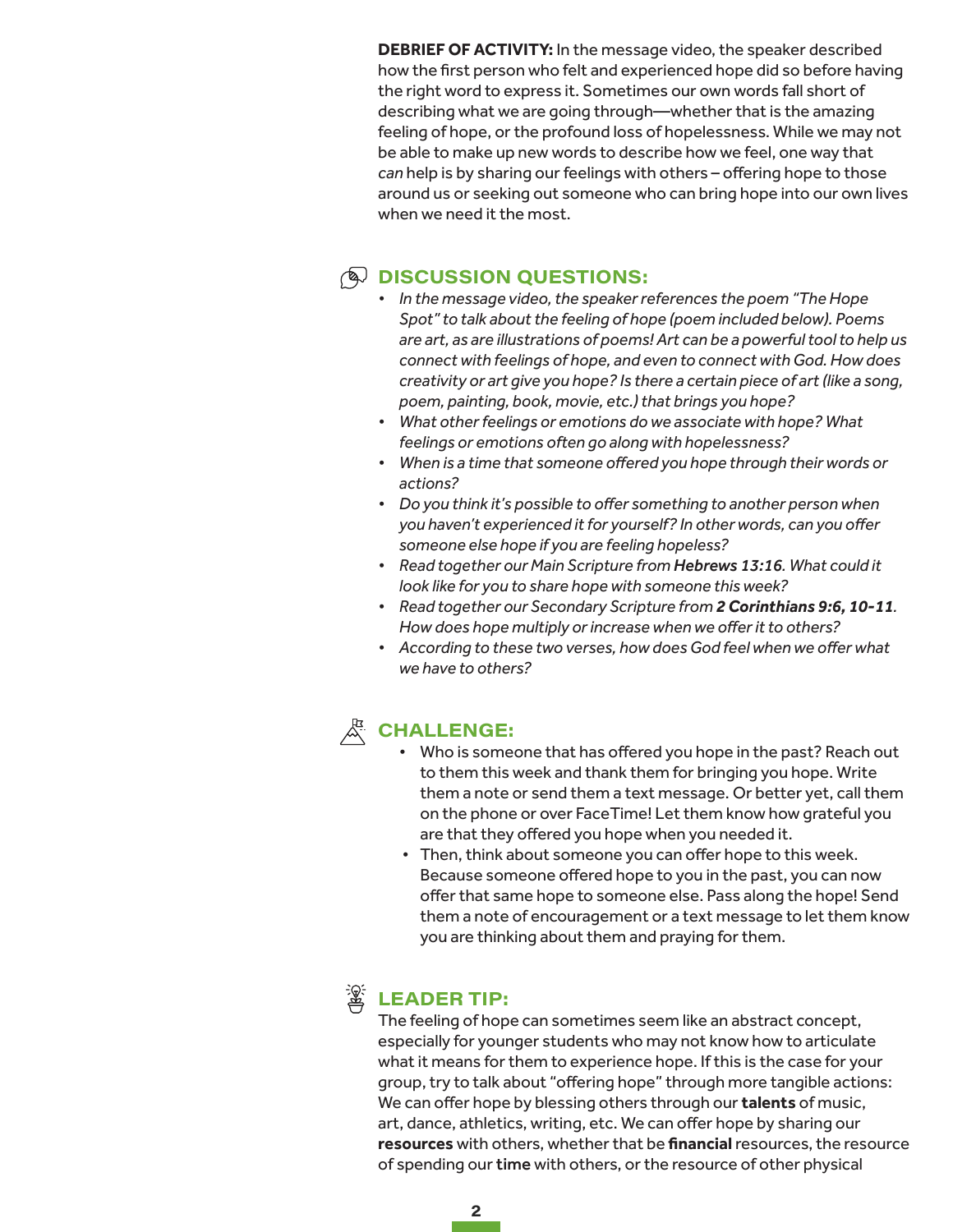items or **gifts** we might have. Or, we can offer hope by using our **skills** to help others such as volunteering at church, tutoring another student or creating "how to" videos to share online. With some creativity, there are so many ways we can offer hope to others!

#### Poem Included in the Message Video: **"THE HOPE SPOT" BY REV. CHELSEY D. HILLYER**

We are built for hope. Tucked somewhere inside us all Is a space, dark and warm, where hope can grow. No doctor has found it yet, But I'm pretty sure that it's just above our hearts, Cradled within our ribs, Safe and listening to our lives from the inside – To the whooshing blood, To the gurgling stomach, To the unique rhythms of our inspiration. There it sits: The Hope Spot.

When things are going well, When needs are met and we feel sure of things, The Hope Spot is full And thrumming, Sending every joyful and beautiful thought and feeling Out all the way to our skin Until it feels like we could glow in the dark.

But just as hunger sets our stomachs growling, When our Hope Spot is empty, It feels like something in us is broken. And if our Hope Spot is empty for long enough, We begin to believe that we, ourselves, are broken.

The truth is that I've had my share of hopeless days – Heavy and slow, with a sense of something missing. And no matter what emotional acrobatics I perform, I'm not able to conjure it.

These are the wilderness days, When all I feel is wanting, But I cannot name what it is that I want.

I don't have a magic prescription for making hope appear Its mystery is too deep, And I'm only human.

But if I listen. If I get really still. If I'm able to set aside all the things I think ought to fill the Hope Spot – A new car or home or job, A better body, a better spouse, Perfect health, enough money,